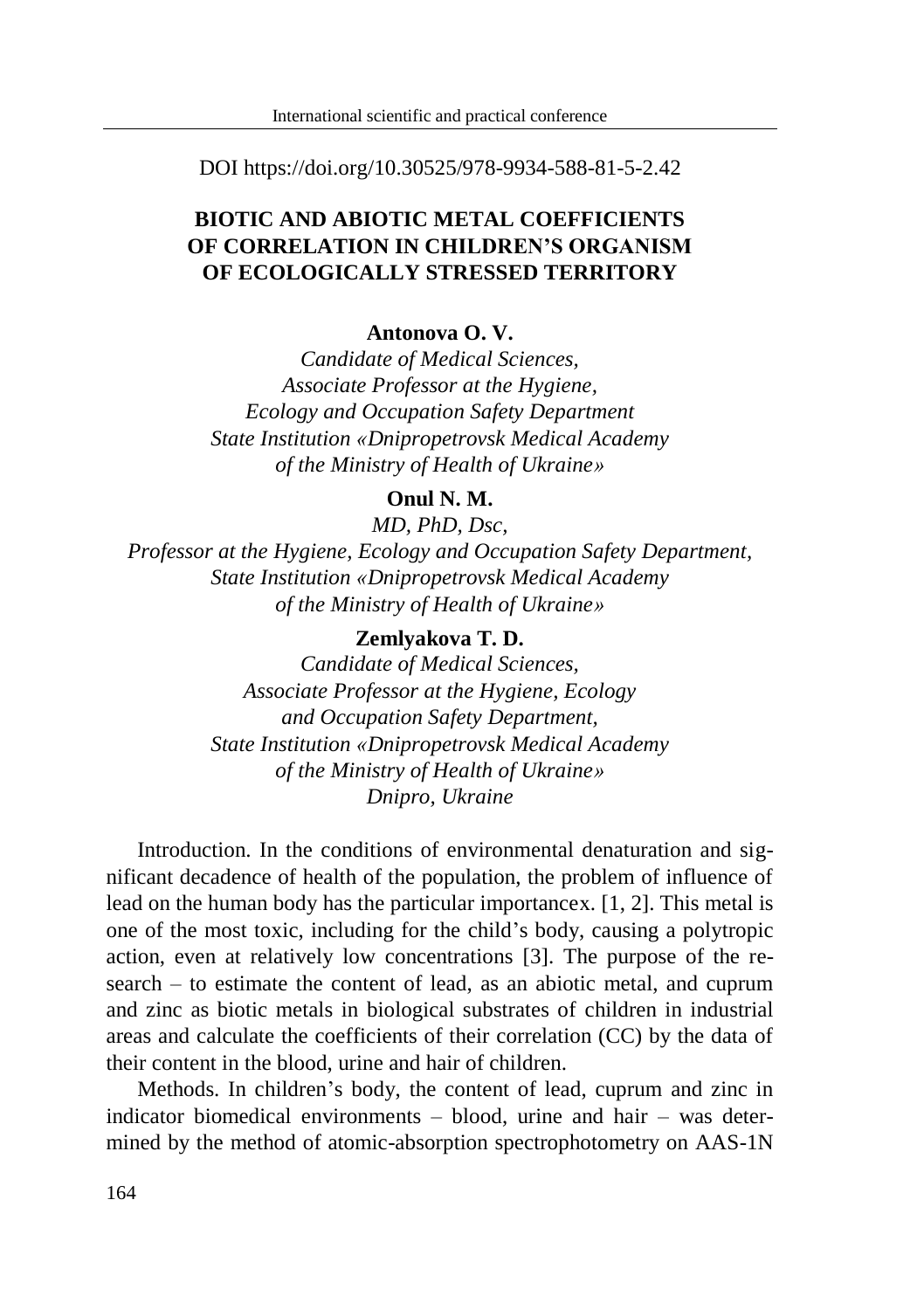in a propane-butane-air mixture. The calculations of ratios were done on a PC using standard statistical packages *Statgraphics and STATISTICA 5. 5* [4, 256–273].

Results. Conducted biomonitoring revealed, that lead was determined in all biological substrates of examined children. In our study, the average concentrations of lead in the blood of children in the industrial areas are 1.6-5 times higher than the normative one and 9.5-30 times higher than the control concentration. 70-100% of them has the concentration of the lead at the level of the intellectual development impairment.

The concentrations of the lead in the urine of the surveyed children in both of the industrial and control areas are above the norm by 6.4-11.2-12.8 times and can be regarded as a metal bearing or the initial stages of the intoxication, which finds a place in 33-66% of the preschoolers from the industrial regions, as well as in 12% of children from the control area.

The hair of the preschoolers from the industrial regions contains lead in the concentrations corresponding to the permissible level in the first one, but exceeds it by 1.3 times in the second one. It should be emphasized that in 73-78% of children from the industrial areas, the lead content is higher than the quoted norm and 2-3.5 times higher than in the children from the control area.

Multiple correlation analysis indicates that the lead content in the blood and hair is most closely related to the concentration of the lead in the food. Regression analysis allowed to calculate the «thresholds» of the content of toxicant in the environmental objects, at which its concentrations in the body can go beyond the limits of the norm. For air, they are set at 0.023 mcg/m<sup>3</sup>, for TDI – 0.06 mg/day, for the ration – 0.04 mg/day. It is important that these values are 1.3-2 times lower than the corresponding standards in the air and diet. It was found that with the lead content in the blood at the concentrations above the 4.16 μg/dl, in hair  $-2.75 \mu g/g$ , its enhanced renal excretion is already taking a place.

In blood CC Zn / Pb averaged 11 conventional units (cu), CC Cu / Pb – 8 cu.; in the urine Zn / Pb CC – 1.5 cu, Cu / Pb CC – 0.1 cu; in the hair Zn / Pb  $CC - 30$  cu, the Cu / Pb  $CC - 1.6$  cu. Since cuprum and zinc are natural antagonists of lead, the CC of them should be considered as a prognostic risk factor violations of trace element metabolism in the body [5, 6, 7].

Conclusions:

1. In the organism of children living in industrial districts lead is determined in elevated concentrations, which can be explained by its constant